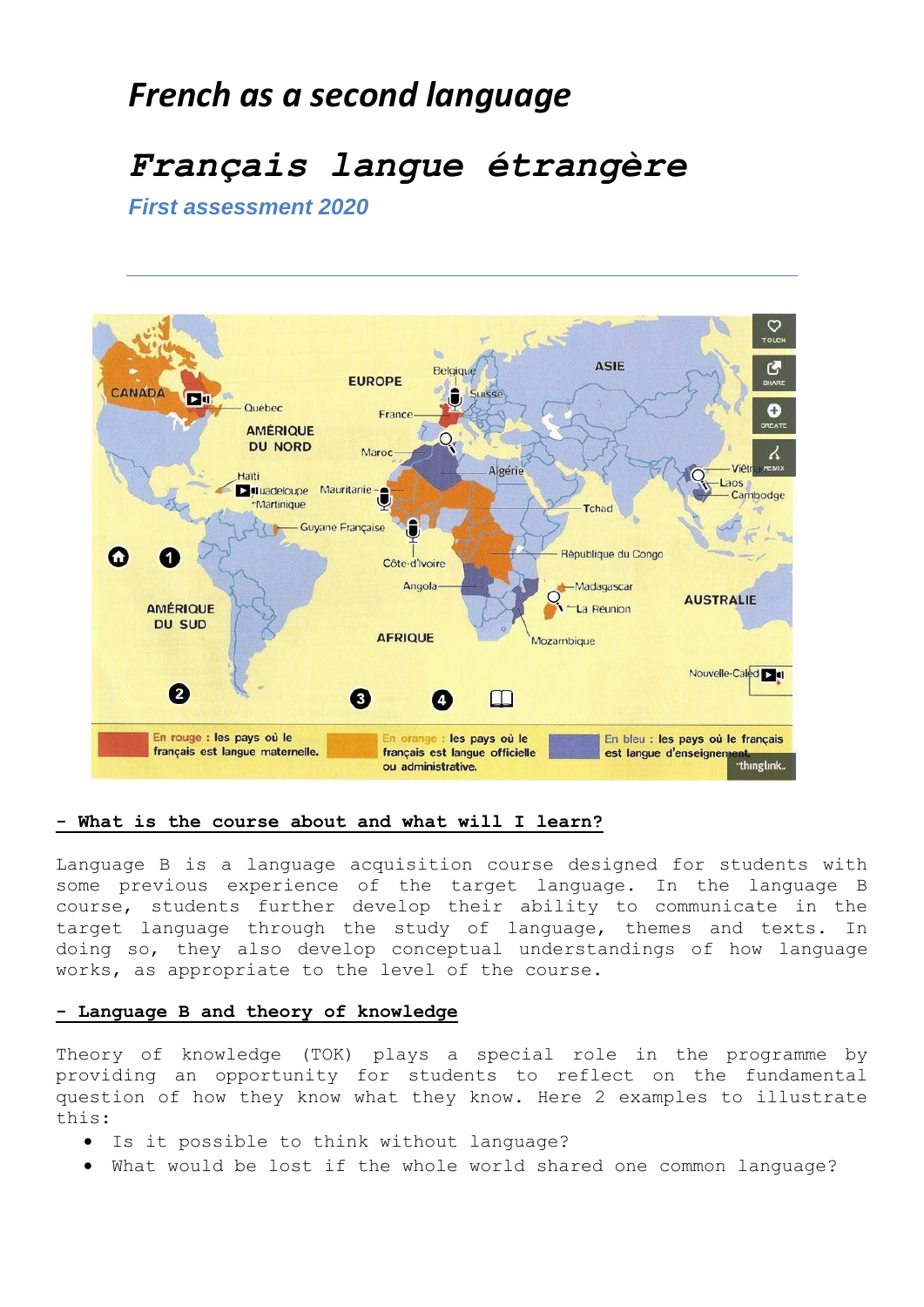#### **- Language B and creativity, activity, service**

CAS and language acquisition can complement each other in a variety of ways. Students can enhance intercultural understanding through the active and purposeful use of their acquired language within the specific real-life contexts provided by their CAS experiences.

### **- Distinction between SL and HL**

At both levels of language B (SL and HL), students learn to communicate in the target language in familiar and unfamiliar contexts. They describe situations, narrate events, make comparisons, explain problems, and state and support their personal opinions on a variety of topics relating to course content. The study of two literary works originally written in the target language is required only at language B HL. The distinction between language B SL and HL can also be seen in the level of competency the student is expected to develop in the receptive, productive and interactive skills.

|                        | IB1                                               |                | IB <sub>2</sub>                                       |                               |
|------------------------|---------------------------------------------------|----------------|-------------------------------------------------------|-------------------------------|
|                        | <b>SL</b>                                         | HL.            | SL                                                    | HL.                           |
| Term                   | Paper $1*$ and $2*$ , S<br>Topic: Identities      | Paper<br>1/2/S | Paper $1*$ and $2*$ , S<br>Topic: Social organisation | Paper $1/2/S$                 |
| Term<br>$\overline{2}$ | Paper $1*$ and $2*$ , S<br>Topic: Experiences     | Paper<br>1/2/S | Paper $1*$ and $2*$ , S<br>Topic: Sharing the planet  | Paper 1/2/S                   |
| Term<br>3              | Paper $1*$ and $2*$ , S<br>Topic: Human ingenuity | Paper<br>1/2/S | IB examination                                        | examination<br>T <sub>B</sub> |

\*Paper 1: Productive skills—writing

\*Paper 2: Receptive skills—listening and reading

S: speaking

#### **- How is the course structured?**

Prescribed themes:

- $\checkmark$  Identities (lifestyles, health and well-being, beliefs, language and identity)
- $\checkmark$  Experiences (leisure activities, holidays and travel, life stories, rites, customs and traditions, migration)
- $\checkmark$  Human ingenuity (entertainment, artistic expressions, media, technology, scientific innovation)
- $\checkmark$  Social organisation (social relationships&engagement, community, education, the working world, law and order)
- $\checkmark$  Sharing the planet (human rights, peace and conflict, equality, globalisation, urban and rural environment)

The study of two literary works originally written in the target language is a requirement at HL in language B.

## **- Are there any requirements?**

Grade A/A\* at (I)GCSE level for HL Grade A/B/C at (I)GCSE level for SL